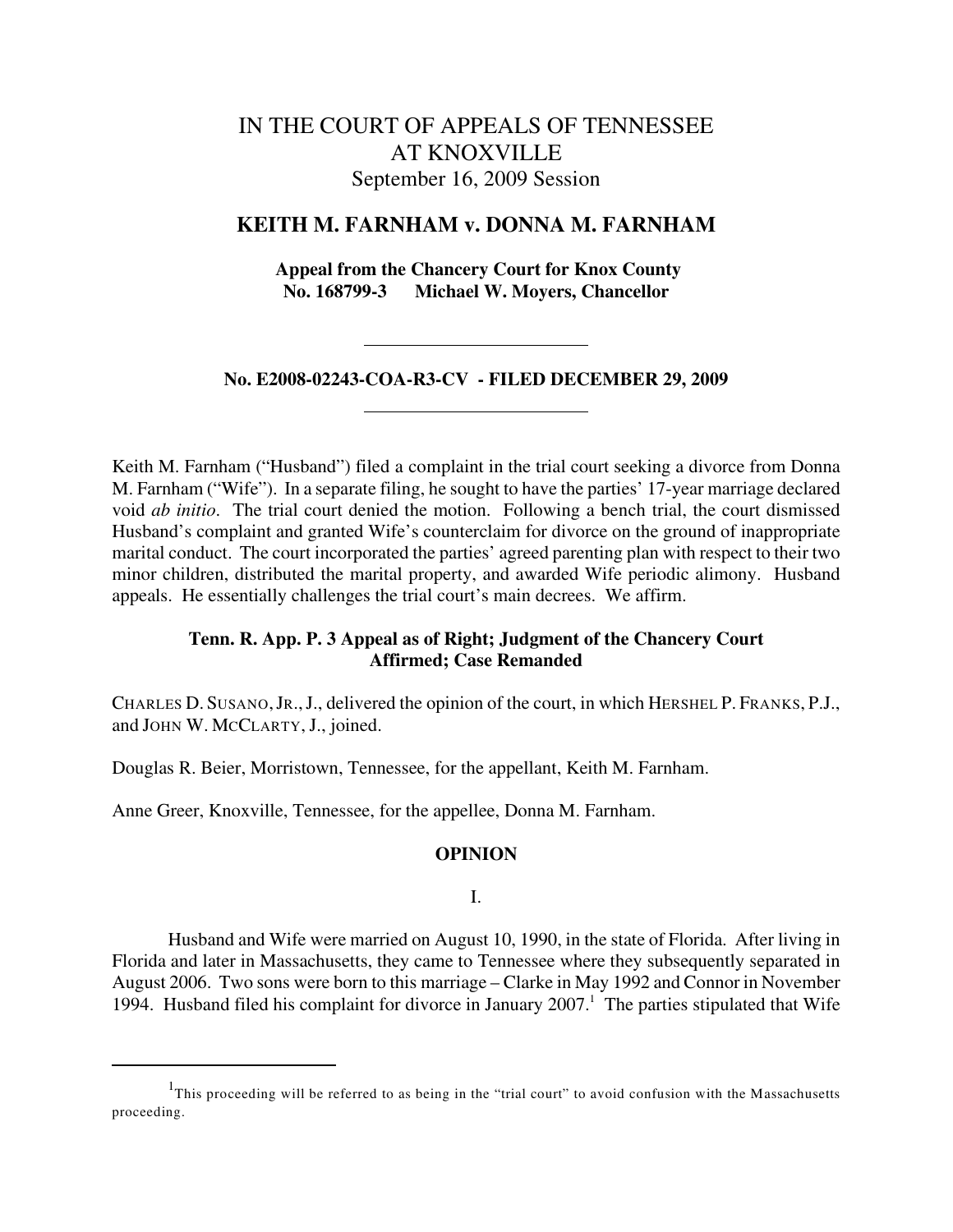had grounds for divorce. Five months after filing his complaint, Husband moved the court to declare the parties' marriage void *ab initio*.

Testimony from the parties showed that they met in December 1989 while they were living in Pittsfield, Massachusetts. Wife was legally separated from her first husband and was in the process of obtaining a divorce, a fact she immediately made known to her future spouse. The parties' relationship developed and they eventually made plans to get married once Wife's divorce was final. In June 1990, the parties moved from Massachusetts to Florida where they applied for a marriage license. Wife explained that they applied for the license then because her divorce hearing was set for that same month and they assumed the divorce proceedings would soon be concluded. Both Husband and Wife recalled that Wife had informed the official in Florida who issued the license of Wife's pending divorce. They were advised that it was all right to apply for the license because they were only filling out the necessary paperwork and weren't going to be married that day. Wife explained that she listed her maiden name on the application based on her order of legal separation that provided she was restored to its use.

Wife's Massachusetts divorce case was continued until August 1990 at which time the court conducted a hearing with the parties and their attorneys in attendance. Wife testified in the trial court that at the end of the Massachusetts hearing, the judge announced to the parties that their divorce was granted. She said when she inquired about "the divorce papers," the judge and her attorney advised her that she would "be getting the actual papers in the mail within 30 days." Wife returned to Florida that same night and told Husband she was divorced. Husband believed her, having no reason to believe otherwise. Wife understood that her divorce was granted and believed she was free to marry. Out of an abundance of caution, the parties contacted the Florida court clerk's office and notified them that Wife had had her hearing, and that the judge had granted her a divorce, but that she had not yet received "the papers." Wife testified they were advised that she did not need the court papers and there was no "waiting period" in Florida.

The parties were married in Florida on August 10, 1990, the day before their marriage license expired. Wife said she "absolutely" believed she was legally divorced when she and Husband married. Husband agreed that, prior to initiating divorce proceedings in the present case, he had no doubt in his mind that he and Wife were legally married. After their marriage in Florida, the parties continued to reside in that state until they later returned to Wife's home state of Massachusetts in 1995 where they thereafter lived for two years. They briefly returned to Florida before moving to Tennessee, where they continued to live together as husband and wife until the separation that led to the filing of the complaint in the trial court.

In the trial court, Husband introduced a certified copy of the preliminary Massachusetts divorce order. It was signed on August 6, 1990, and provided, in part, that the "judgment of divorce nisi shall be entered 30 days from the date hereof." The certified copy further reflected that a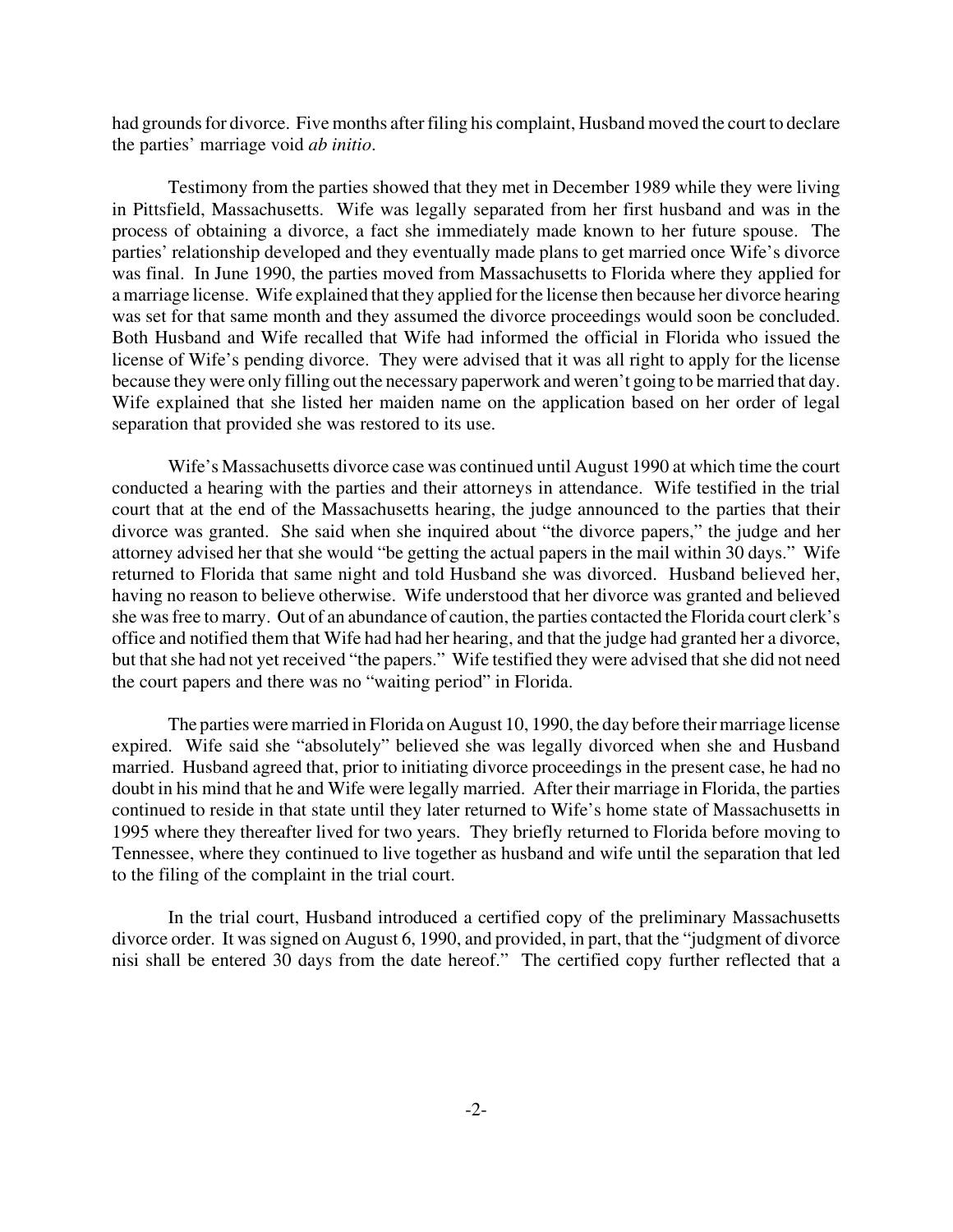judgment of divorce nisi was entered on September 6, 1990.<sup>2</sup> Wife reiterated that she had not received any papers at the time of the Massachusetts divorce hearing in August 1990. She again explained that she thought she was divorced when she married Husband. At the conclusion of the hearing below, the trial court denied Husband's motion to declare the marriage void and the case continued.

At the time of the August 2008 bench trial in the trial court, Husband was 41, Wife was 51, and their sons were 16 and 13, respectively.<sup>3</sup> Husband had recently taken a new job at Molecular Pathology Laboratories as a technician. His monthly gross income was \$5,151. Husband had left his previous employment with Trane, Inc., because of better hours with his new employer. He stated that although his hourly pay rate had increased, he was not eligible to work as much overtime and therefore was earning \$700 a month less in his new job. Wife had an associate degree in business management, but had not worked for the past ten years. Before she married Husband, she had begun receiving social security disability benefits. Early in the marriage, she had worked part-time or on a temporary basis, but her medical condition<sup>4</sup> had worsened and she stopped working outside the home. Wife's only source of income was her disability benefit of \$1,135 per month. In addition, she received social security benefits for the children and child support from Husband. Husband stated his opinion that Wife had the ability to pursue gainful employment and work outside the home.

The parties stipulated that Wife would retain possession of the marital home. They also stipulated that each party would receive the vehicle that the party drove, as well as the furniture and furnishings in the party's possession. Wife agreed that her adult son from her previous marriage had been living with her and contributing \$50 per week to Wife's household expenses. By the time of the hearing below, however, her son had moved out on his own and no longer contributed toward Wife's expenses. Husband was living with his "paramour" and her two children and paid half of their monthly household expenses.

At the conclusion of the trial, the court awarded Wife the marital home and the majority of the other marital assets. The marital debt was allocated primarily to Husband. In addition, Wife was awarded permanent alimony of \$800 per month. The trial court expressly found that the alimony award was based on Wife's need for periodic alimony and Husband's ability to pay. On August 20, 2008, Husband moved the court to reconsider its judgment based on his assertion that he had been terminated from his new employment and was presently unemployed. The trial court denied the motion and entered its judgment of absolute divorce. Husband filed a timely notice of appeal.

II.

 $^2$ Although the certified copy of the order also contains spaces for the date that the judgment of divorce absolute was entered and for the trial court's signature, those spaces are not filled in.

 $^3$ A transcript of the trial is not included in the appellate record. Instead, the parties have submitted a joint statement of the evidence, approved by the trial court pursuant to Tenn. R. App. P. 24(c).

 $4$ The record does not further disclose the nature or extent of Wife's disability.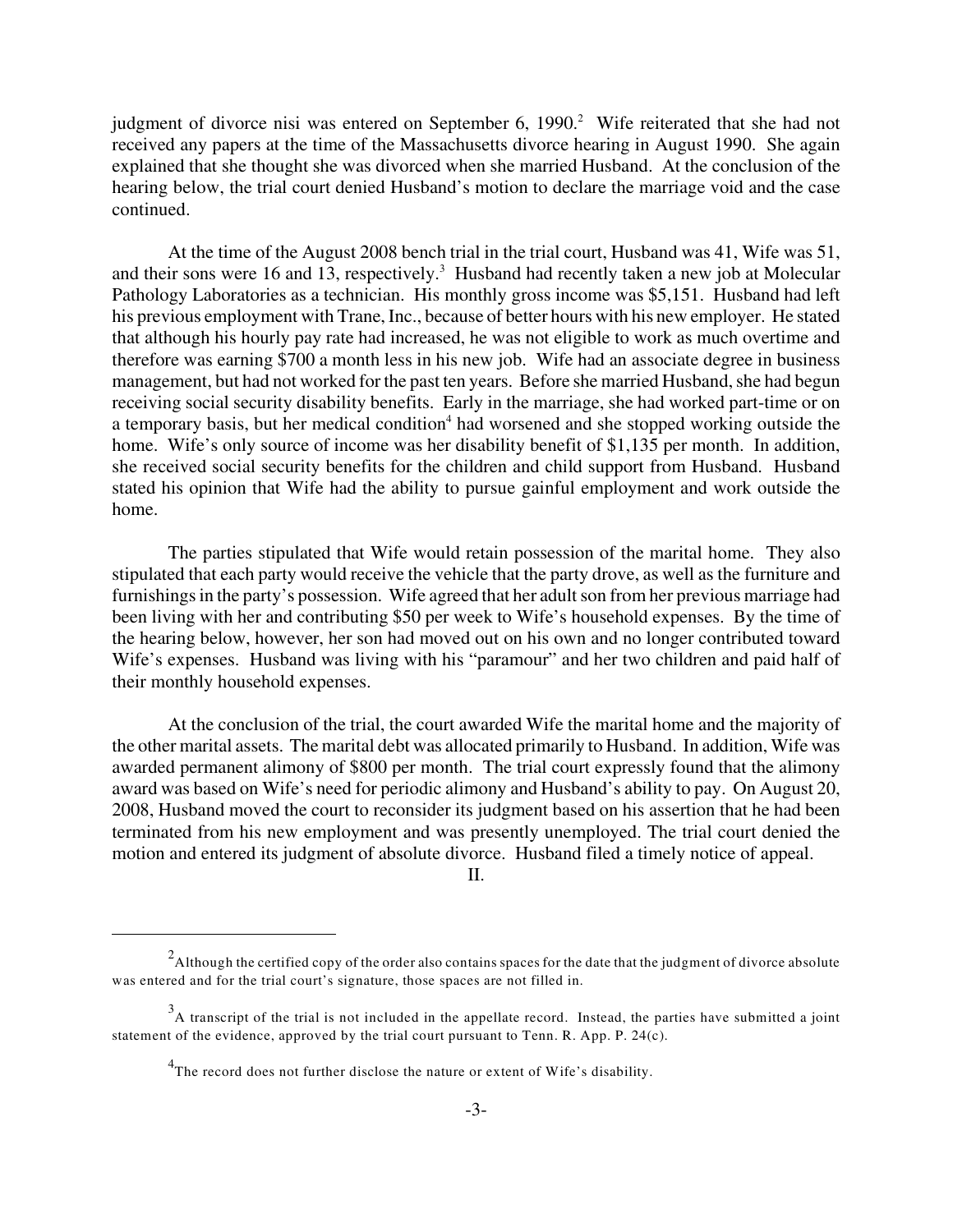Husband raises the following issues on appeal:

1. The trial court erred in finding that the parties' marriage was not void *ab initio*.

2. The trial court erred in its division of the marital assets and debts.

3. The trial court erred in awarding Wife alimony.

### III.

Our review of the trial court's findings of fact is de novo upon the record of the proceedings below, accompanied by a presumption of correctness as to those findings, a presumption we must honor unless the preponderance of the evidence is against those findings. Tenn. R. App. P. 13(d); *Wright v. City of Knoxville*, 898 S.W.2d 177, 181 (Tenn. 1995); *Union Carbide Corp. v. Huddleston*, 854 S.W.2d 87, 91 (Tenn. 1993). There is no presumption of correctness regarding the trial court's conclusions of law. *Kendrick v. Shoemake*, 90 S.W.3d 566, 569 (Tenn. 2002); *Campbell v. Florida Steel Corp.*, 919 S.W.2d 26, 35 (Tenn. 1996).

The issues raised on appeal with respect to division of property and alimony involve subjects addressed to the sound discretion of the trial court. *Batson v. Batson*, 769 S.W.2d 849, 850 (Tenn. Ct. App. 1988); *Fisher v. Fisher*, 648 S.W.2d 244, 246 (Tenn. 1983); *Aaron v. Aaron*, 909 S.W.2d 408, 410 (Tenn. 1995). "[A]n appellate court should find an abuse of discretion when it appears that a trial court applied an incorrect legal standard, or reached a decision which is against logic or reasoning that caused an injustice to the party complaining." *State v. Shuck*, 953 S.W.2d 662, 669 (Tenn. 1997) (citing *Ballard v. Herzke*, 924 S.W.2d 652, 661 (Tenn. 1996)).

#### IV.

Husband contends that the trial court erred in denying his motion to declare the parties' marriage void from its inception. Husband asserts that the marriage is bigamous, and, under the public policy of this state, cannot be recognized. Wife responds that the marriage is valid under the laws of Florida and Massachusetts and therefore should be recognized in Tennessee.

In upholding the marriage, the trial court found, in relevant part, as follows:

It is uncontradicted that the parties were married on August 10th, 1990. It also seems uncontradicted that the final decree of divorce was not entered in Massachusetts until September 6th, 1990, rendering the August 10th marriage, at least technically, bigamous, although there is absolutely no evidence in the record to suggest that either party knew at the time that they entered into the marriage that [Wife's] divorce was not final or that their marriage was bigamous.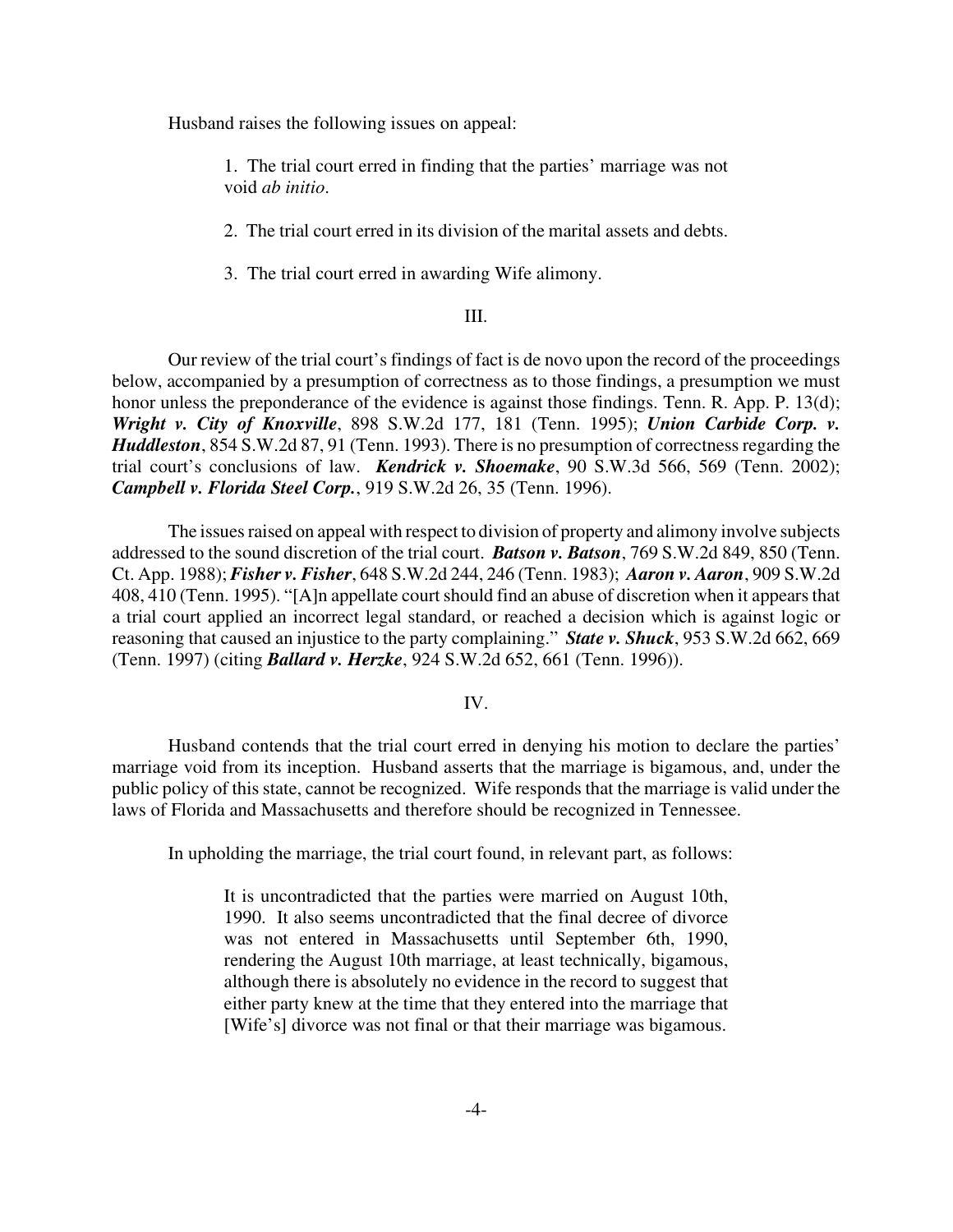The defendants have argued that under Florida law, under circumstances similar to this, Florida recognizes the concept of marriage by estoppel, even in cases where the original marriage was, at least technically, bigamous. The defendants have also cited Massachusetts state law that states that if parties marry under a disability and that disability is removed during the term of the marriage and the parties take up residence in the state of Massachusetts and hold themselves out as husband and wife, then the state of Massachusetts will recognize the marriage as valid and legal.

The state of Tennessee explicitly does not recognize marriage by estoppel . . . if the underlying marriage is considered to be bigamous; that is the Guzman case. However, the court recognizes the fact that there are some differences between Guzman and the current circumstance. There is no evidence – there is nothing that we can take from Guzman to suggest that the problem with the Guzman marriage which made it bigamist was ever corrected either by the state of Tennessee or any other state. That is not the case here.

Guzman also . . . takes a great deal of effort in talking about public policy of this state. As the defendants point out, to prosecute parties for bigamy in the state of Tennessee requires a showing that the bigamous relationship was entered into knowingly. While this court understands that the public policy of the state is to prevent bigamy and is not to recognize bigamous relationships, the court can hardly conceive of how that public policy is advanced by invalidating a long-term marriage that was entered into in good faith by both parties, neither of whom had any reason to believe or suspect that . . . entering into their marriage was bigamous.

Because of that, the court finds that there are substantial differences between this case and the Guzman case, finds that the public policy of the state would not be significantly advanced by declaring this marriage to be void. The court finds that this marriage was – at the very least, the disability in this marriage was cured when the parties lived in Massachusetts under the statute that rendered their technically-invalid marriage valid.

And the court recognizes that under the full faith and credit laws of the Constitution the State of Tennessee should and ought recognize marriages that would be considered legal in other states when they are brought into the state of Tennessee, and therefore, the motion to declare the marriage void is denied.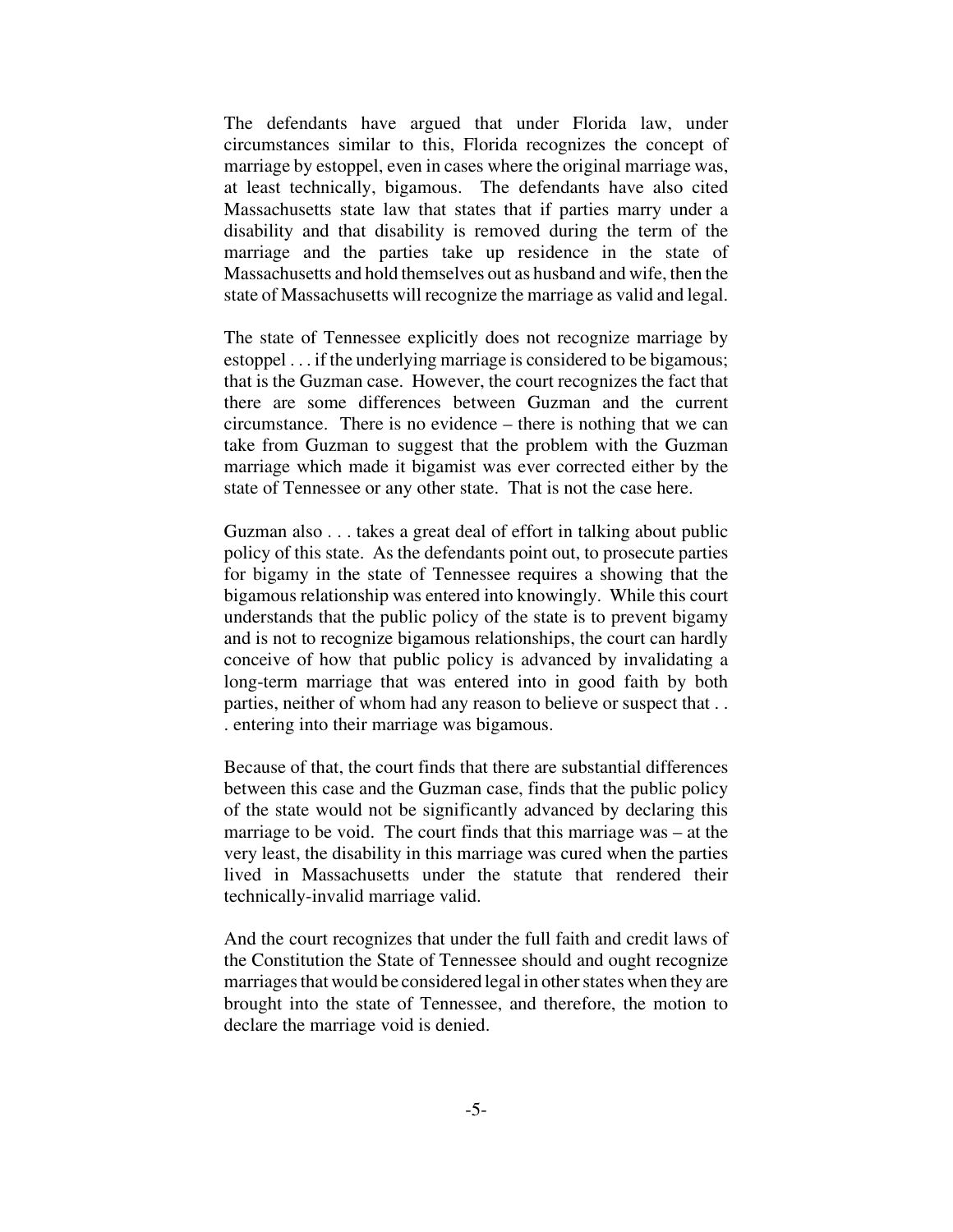The trial court correctly found that the parties' marriage was "technically bigamous." Massachusetts law generally provides that in actions for no-fault divorce, a judgment of divorce nisi shall enter thirty days after the trial court's approval of the parties' dissolution agreement. *See* Mass. Ann. Laws 208 § 1(A). In turn, a judgment nisi "shall become absolute after the expiration of ninety days from the entry thereof, unless the court within said period . . . otherwise orders." Mass. Ann. Laws 208 § 21. A combined reading of these statutes demonstrates that Wife's divorce was not final until 90 days after the September 6, 1990, judgment nisi was entered, or December 5, 1990. This leads us to consider whether the trial court properly found that a valid marriage nonetheless existed under Florida law, Massachusetts law, or both.

It has long been generally held that "a marriage valid where celebrated is valid everywhere." *Pennegar v. State*, 87 Tenn. 244, 248, 10 S.W. 305 (1888). As noted, in the instant case, the parties were married in Florida. The law of Florida is that a marriage is not valid if one of the parties has a legal spouse at the time of the marriage*. Lopes v. Lopes*, 852 So.2d 402, 403 (Fla. 5th DCA 2003)(citing *Jones v. Jones*, 119 Fla. 824, 161 So. 836 (1935) (providing that the "marriage of a man and woman, where one of them has a husband or wife by a prior marriage, who is then living and undivorced, is generally held to be absolutely void, and not merely voidable, and, being a nullity, no judicial decree is necessary to avoid same.")). Florida courts have, however, applied the doctrine of equitable estoppel to find the existence of a marriage, even in the face of a bigamous, void union, where necessary to prevent a great injustice.

Whether estoppel would apply in the context of an allegedly void marriage was directly at issue in *Keller v. Keller*, 521 So.2d 273 (Fla. 5th DCA 1988). The facts in that case were that husband married his first wife in 1946. In 1964, he traveled to Mexico to obtain a divorce decree. Soon after, Husband and his second wife entered into what would be a lengthy marriage. Upon their divorce, Husband appealed the dissolution agreement. He argued that no award of marital property or spousal support was proper in view of his claim that the marriage was void *ab initio*. En route to its conclusion that the trial court correctly found a marriage by estoppel, the Florida Court of Appeals observed:

> [T]he trial court found that [the wife] did not take any part in the procurement of the Mexican divorce, and there was nothing in the record to indicate that even if she knew of the divorce, that she had any reason to know that it was not effective. The parties in the instant case were married approximately 20 years, with no allegation of the marriage being void until a claim was made for alimony and property by the wife in the dissolution proceeding. The trial court's determination that [the husband] should be estopped from raising this defense was proper and, thus, affirmed. *See also Seoane v. Seoane*, 514 So.2d 430 (Fla. 3d DCA 1987); *Arnold v. Arnold*, 500 So.2d 739 (Fla. 3d DCA 1987).

(Bracketed material added.)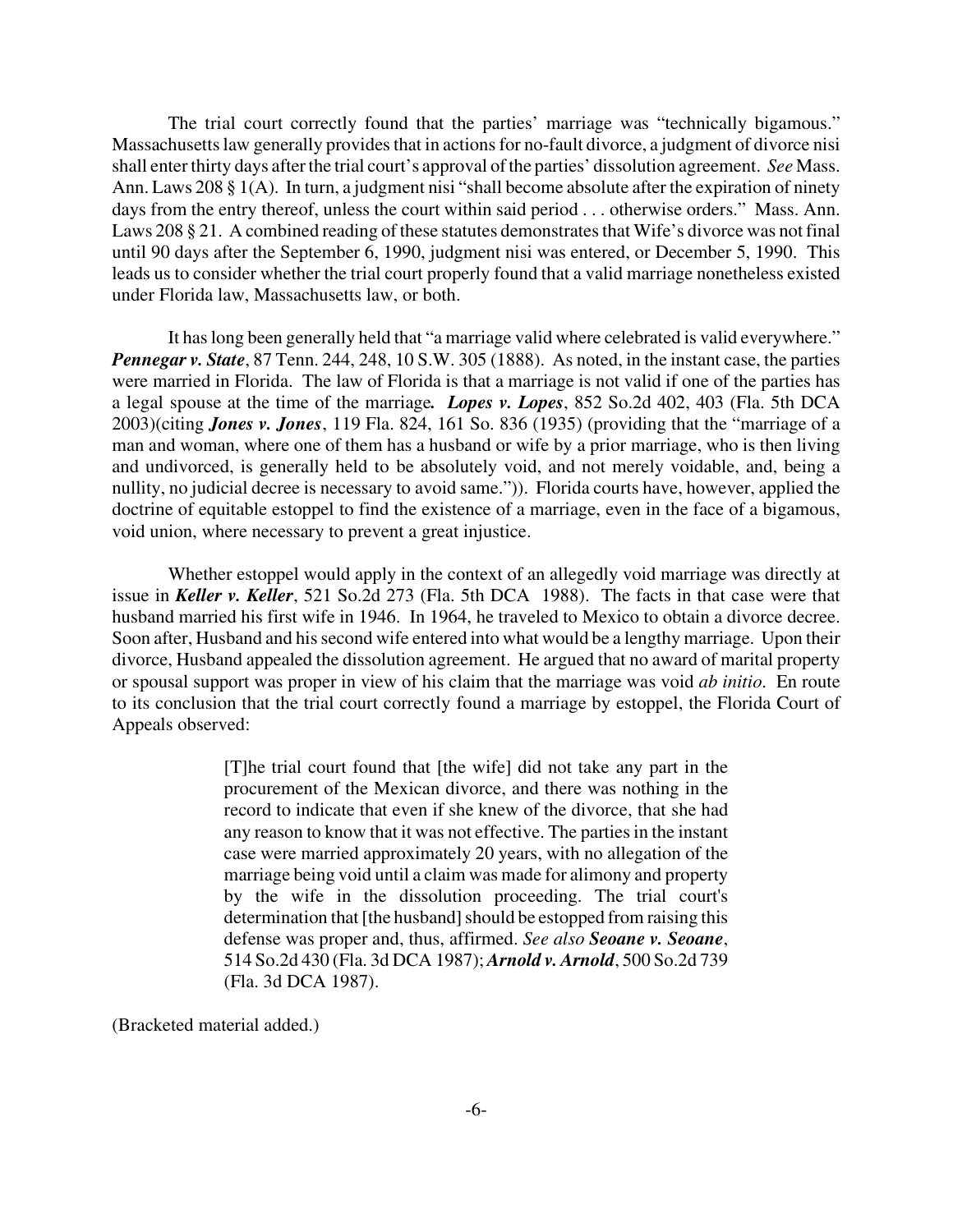In support of her claim of a marriage by estoppel under Florida law, Wife particularly relies on *Lambertini v. Lambertini*, 655 So.2d 142 (Fla. 3d DCA 1995). In that case, the wife married her first husband in Chile. Two years later, they separated and the wife moved to Argentina where she met Mr. Lambertini and they eventually moved in together. The wife and Mr. Lambertini retained a Mexican attorney who obtained documents for them by which wife was purportedly divorced from her first husband and married to Mr. Lambertini. In the ensuing years, two daughters were born to the couple. In addition, at some point, the wife's first husband had their marriage annulled. The Lambertinis immigrated to the United States in 1968 where they continued to live together until Mrs. Lambertini petitioned for divorce in 1992. In answer to her petition, Mr. Lambertini asserted that their Mexican marriage was invalid. Notwithstanding its finding that the parties' marriage was of "doubtful validity," the trial court held that Mr. Lambertini was equitably estopped from challenging it as void *ab initio*. *Id*. at 143. Husband moved for a rehearing based on new evidence obtained from Mexican officials that certified the non-existence of the marriage. On revisiting the matter, the court concluded (1) that it lacked subject matter jurisdiction, (2) terminated its award of support and alimony to the wife, and (3) granted an annulment. *Id*. In reversing the judgment, the Florida Court of Appeals stated:

> The presumption of a marriage's existence grows out of long and continuous cohabitation, the establishment and maintenance of a home and family, and recognition by the public generally and their friends and associates that the man and woman are husband and wife. The strength of that presumption increases with the passage of time during which the parties are cohabiting as husband and wife. The presumption of validity of the marriage in the instant case is a strong one, regardless of the disputewhether theMexican marriagewas void ab initio. The parties cohabited and held themselves out to family, friends, and to the public as married for approximately thirty years, bore and raised two children within this time, and held property as tenants by entirety. At final hearing the husband testified that he had honestly believed and reasonably relied on the validity of the marriage to the wife for some thirty years. There was no allegation by either party that the marriage was void until the wife made her claim for alimony in the dissolution proceedings. For these reasons the husband was equitably estopped from raising the validity of the marriage, and annulment was improper.

> Each party also claims that the other was the active procurer of the invalid Mexican marriage. However, there is no evidentiary support in the record for the argument that one of the parties is innocent while the other is necessarily culpable. Apparently, by focusing on the claimed invalidity of the Mexican divorce and marriage, the trial court misapprehended that both parties may have been duped by the unprofessional misrepresentations of the Buenos Aires attorney who procured the putative marriage certification. There is no record evidence of any fraudulent conduct by either of the parties. Both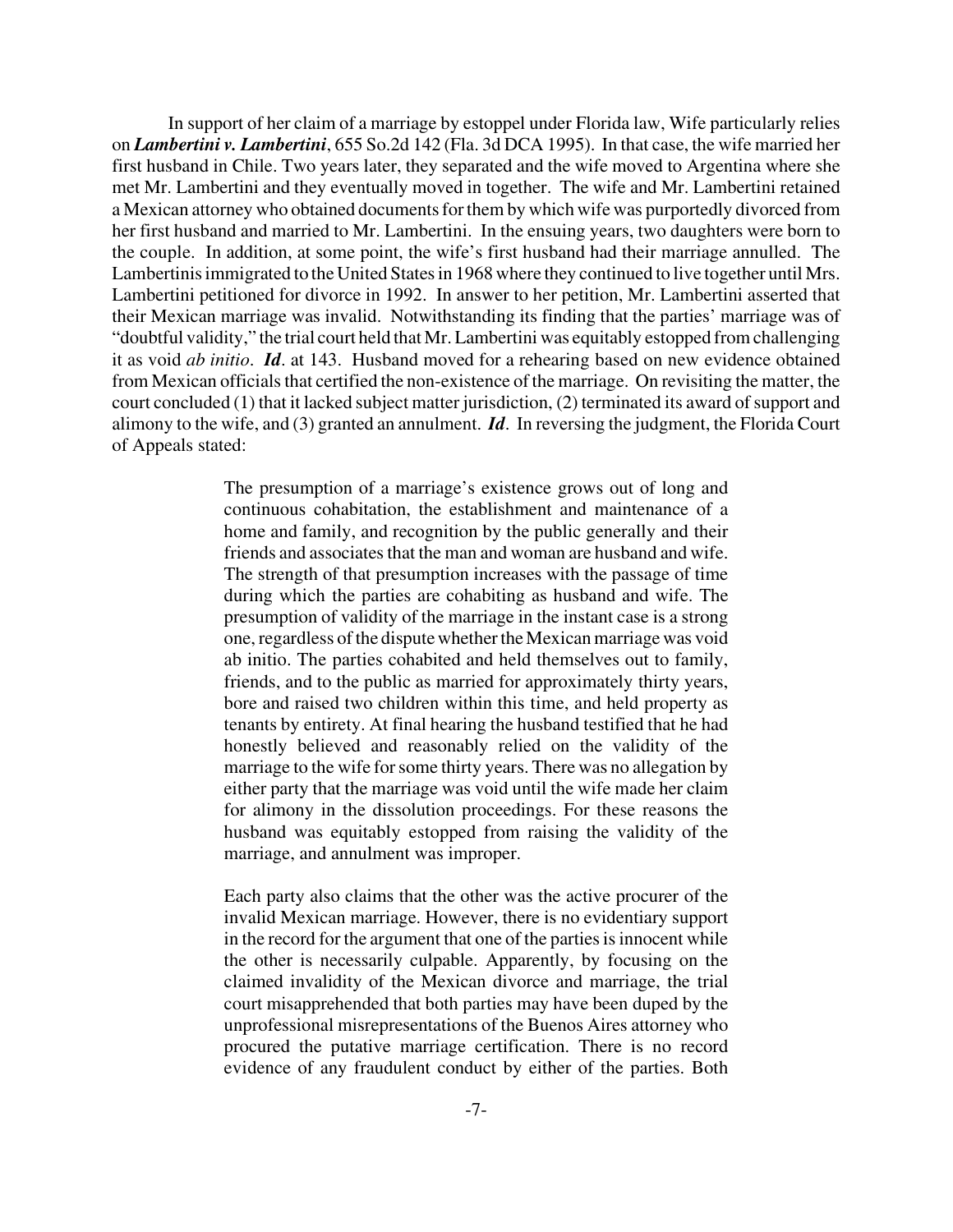parties participated in procuring the so-called divorce and marriage from the Argentine attorney, and there is nothing in the evidence to indicate that either party had reason to believe that the Mexican divorce and marriage were not valid.

## Id. at 143-44. (Internal citations omitted.)

In *Keller, Lambertini*, and other cases cited therein involving factual circumstances similar to those in the present case, Florida courts have found the existence of a valid marriage that is otherwise void for bigamy where it would be inequitable to allow a party to argue that the marriage was void. In short, Florida case law holds that "[a] party to a dissolution proceeding may be estopped from asserting that the marriage is bigamous and void." *Wright v. Wright*, 778 So.2d 352, 354 (Fla. 2d DCA 2001)(citing *Lambert v. Lambert*, 524 So. 2d 686 (Fla. 4th DCA 1988); *Keller*, 521 So. 2d 273)). Of course, "[w]hether an estoppel defense applies depends upon the facts of the case." *Id*. We think it clear that given the facts of the present case, Florida courts would apply the doctrine to prevent Husband from challenging the validity of the parties' 17-year marriage for the first time in connection with wife's claim for alimony in the divorce proceeding he initiated. In the present case, the trial court acknowledged, and in our view, implicitly accepted Wife's contention that the parties' marriage is valid in the state of Florida under the concept of marriage by estoppel. We agree with the trial court's view of Florida law and we also agree with the trial court's decreed result when that law is applied to the facts of this case.

The trial court expressly found that the marriage was also valid under Massachusetts law. Again, the proof showed that in 1995 the parties moved to Massachusetts and lived there for about two years before relocating back to Florida. Wife contends that the fact of their residency in Massachusetts during this time as husband and wife served to validate their marriage by operation of Massachusetts law. She points to Mass. Ann. Laws 207 § 6, which provides as follows:

> If a person, during the lifetime of a husband or wife with whom the marriage is in force, enters into a subsequent marriage contract with due legal ceremony and the parties thereto live together thereafter as husband and wife, and such subsequent marriage contract was entered into by one of the parties in good faith, in the full belief that the former husband or wife was dead, that the former marriage had been annulled by a divorce, or without knowledge of such former marriage, they shall, after the impediment to their marriage has been removed by the death or divorce of the other party to the former marriage, if they continue to live together as husband and wife in good faith on the part of one of them, be held to have been legally married from and after the removal of such impediment, and the issue of such subsequent marriage shall be considered as the legitimate issue of both parents.

The Massachusetts Supreme Judicial Court has explained the remedial nature of the statute: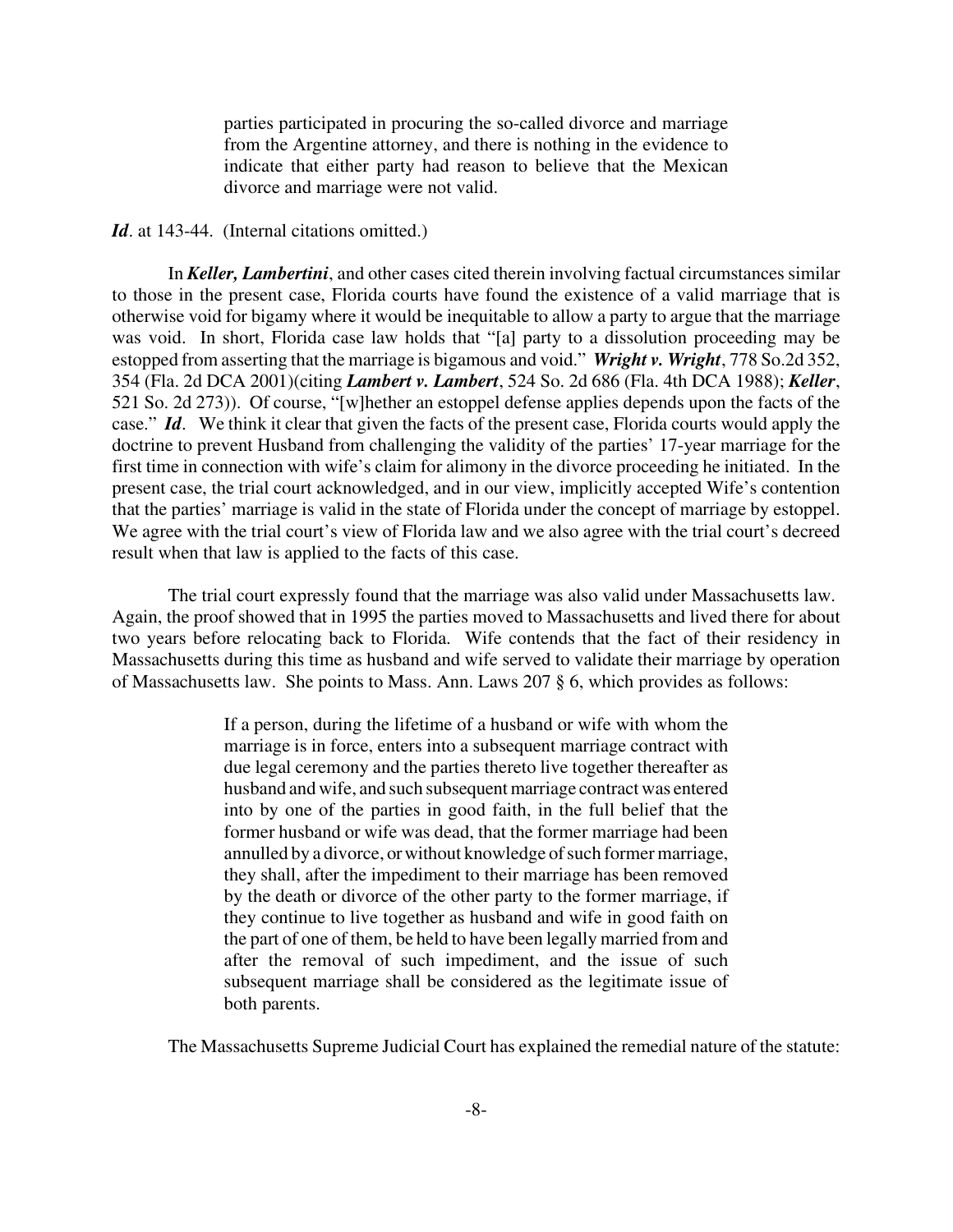While one of the objects of the statute is to protect persons who enter into the marriage relation in good faith, the broad general purpose of the statute is to provide against illegitimacy of children and to protect the public interests. Its purpose is to provide that the marriage ceremony, illegal at first by reason of the existence of an impediment, shall be regarded as taking place at the time the impediment is removed and as covering all marital relations thereafter assumed in good faith.

*Turner v. Turner*, 189 Mass. 373, 375 (1905). Applying the statute to the present case, the trial court found that the parties' marriage became valid "at the very least" when they lived in Massachusetts after Wife's divorce became final. Husband asserts, however, that the statute does not apply to the present case based on the decision of the Massachusetts Supreme Judicial Court in *Commonwealth v. Stevens*, 196 Mass. 280, 82 N.E. 33 (1907). That case involved a defendant's criminal prosecution for bigamy. The defendant obtained a divorce from his first wife by decree nisi in Massachusetts, but, before the judgment became absolute, moved to Georgia and married his second wife. The second wife had no knowledge of the impediment to the marriage. The couple remained in Georgia during the time that Husband's divorce decree became final and later returned to Massachusetts. Polygamy charges were brought after the defendant then married a third woman on the ground that he was still married to his second wife. The trial court rejected the State's argument that the savings statute applied to validate the Georgia marriage, thus resulting in a polygamous third marriage in Massachusetts. The judgment was affirmed. On appeal, the *Stevens* Court explained that the savings statute had no extraterritorial force – "it applies only to cases where, upon the removal of the impediment, it could instantly take effect." *Id*. at 284. Because the parties were living in Georgia when the impediment to their marriage was removed, the statute did not apply to validate the marriage. Instead, the Court applied a Georgia criminal statute to the Georgia marriage and held the marriage void. The defendant's polygamy conviction was thus reversed.

Returning to the present case, Husband relies on *Stevens* to argue that the savings statute likewise cannot apply to validate the parties' Florida marriage since the parties were still living in Florida when the impediment to their marriage was removed. The transcript of the motion hearing does not reflect that the parties or the trial court discussed *Stevens*. Clearly, however, the trial court found that when the parties lived together in Massachusetts, the savings statute operated to validate going back to the date that wife's final divorce decree was entered. Despite the holding in *Stevens*, we think the trial court was correct. *Stevens* is distinguishable on a number of grounds, not the least of which is that it was a criminal case. The stated policy concerns underlying the statute, particularly the protection of parties that enter into marriages in good faith and the children born of those unions, were not present in *Stevens*. Perhaps most significantly, it is by virtue of Massachusetts law that the parties' Florida marriage is "technically bigamous." We think it only makes sense to apply another Massachusetts statute specifically directed at the very type of circumstances presented here, to validate the parties' marriage. Other jurisdictions faced with the question of whether the Massachusetts remedial statute should be applied to validate an otherwise void and bigamous marriage have held to the same effect. *See Arcand v. Fleming*, 185 F. Supp. 22 (D. Conn. 1960); *Russo v. Art Steel Co.*, 21 A.D.2d 942 (1964).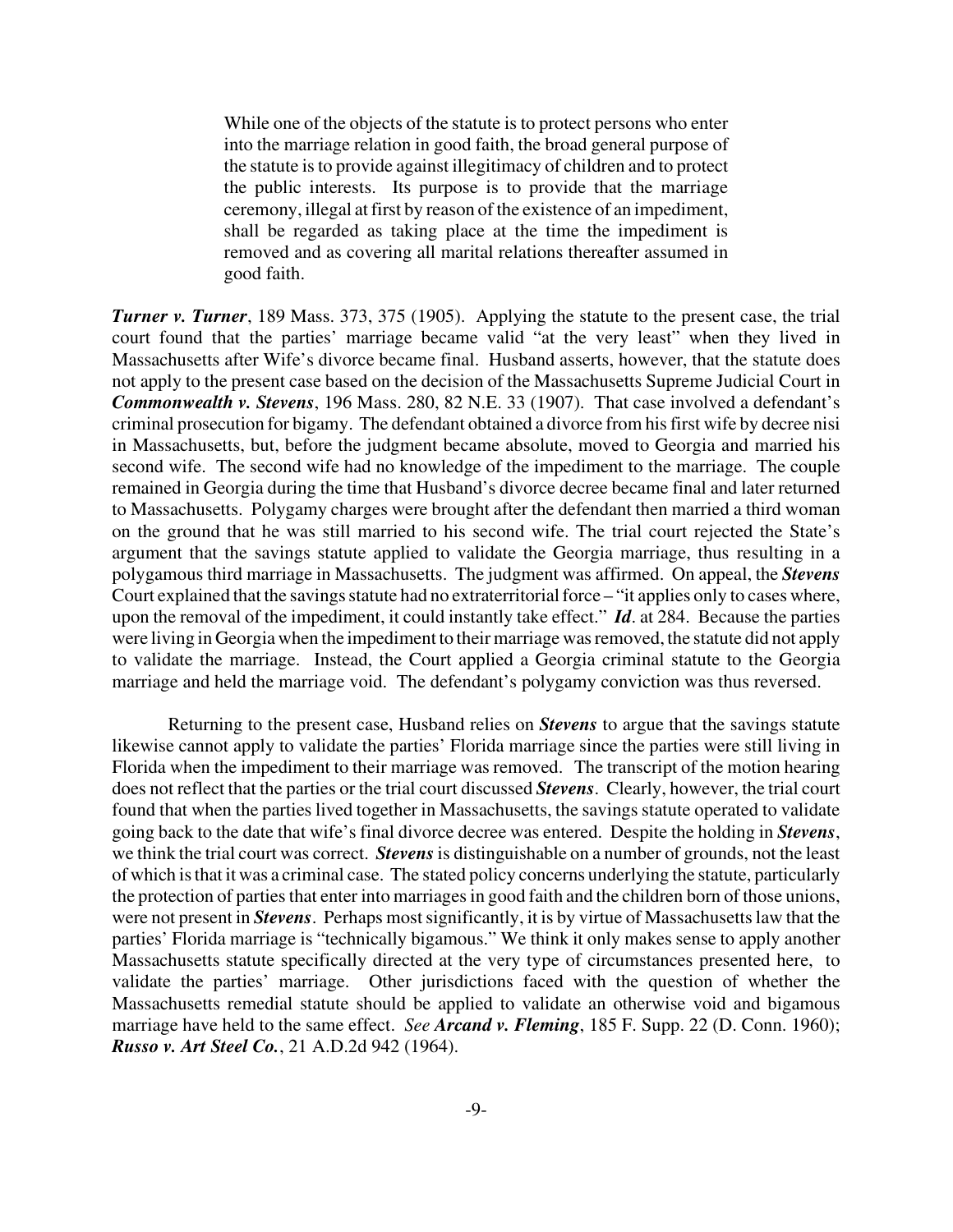In *Russo*, the issue on appeal was "whether a marriage performed in New York at a time when one of the parties cannot enter into a valid marriage contract under the laws of the Commonwealth of Massachusetts can be validated by section 6 of chapter 207 of the Massachusetts General Laws, when the parties live together as husband and wife in good faith after the impediment has been removed." 21 A.D. at 942. In answering in the affirmative, a supreme court in New York stated:

> We believe that we should give full recognition to the above-quoted section in relation to the foreign divorce decree being construed. We feel that the Massachusetts statute has extraterritorial effect and can be applied to parties who are married and live outside of Massachusetts. Such recognition is consistent with giving full faith and credit to the interlocutory nature of the foreign decree. (*See Arcand v. Flemming*, 185 F. Supp. 22.) The Massachusetts statute is remedial in nature and should be applied for its intended purpose of protecting persons who marry innocently in good faith and to avoid the stigma of illegitimacy for innocent children when one parent is blameless of any conscious violation of the marriage laws (*Arcand v. Flemming*, *supra*, and cases cited).

# *Id*.

Based on the foregoing, we agree with the trial court's conclusion that the marriage was valid under both Florida and Massachusetts law. The question becomes whether the marriage should be recognized in Tennessee. As the trial court put it, "the heart of the matter here, is whether or not that problem [of Wife's undissolved first marriage] was cured such that Tennessee should recognize this marriage now." On hearing the motion to declare the marriage void, the trial court questioned Husband's counsel along these lines:

> The Court: [I]f the marriage were recognizable under Florida law or Massachusetts law, why would Tennessee not continue, as it does in common law marriages, to recognize this marriage?

> Counsel: Well, Florida law does not recognize the common law marriage.

> The Court: But it does recognize – at least it's been argued, recognize marriage by estoppel – under circumstances similar to the ones that we have before us. If this proceeding were being held in Florida and if Florida would recognize a marriage by estoppel under these circumstances, should Tennessee not also recognize the marriage by estoppel under the circumstances?

> Counsel: Well, I think that they ought to go to Florida and litigate it down there.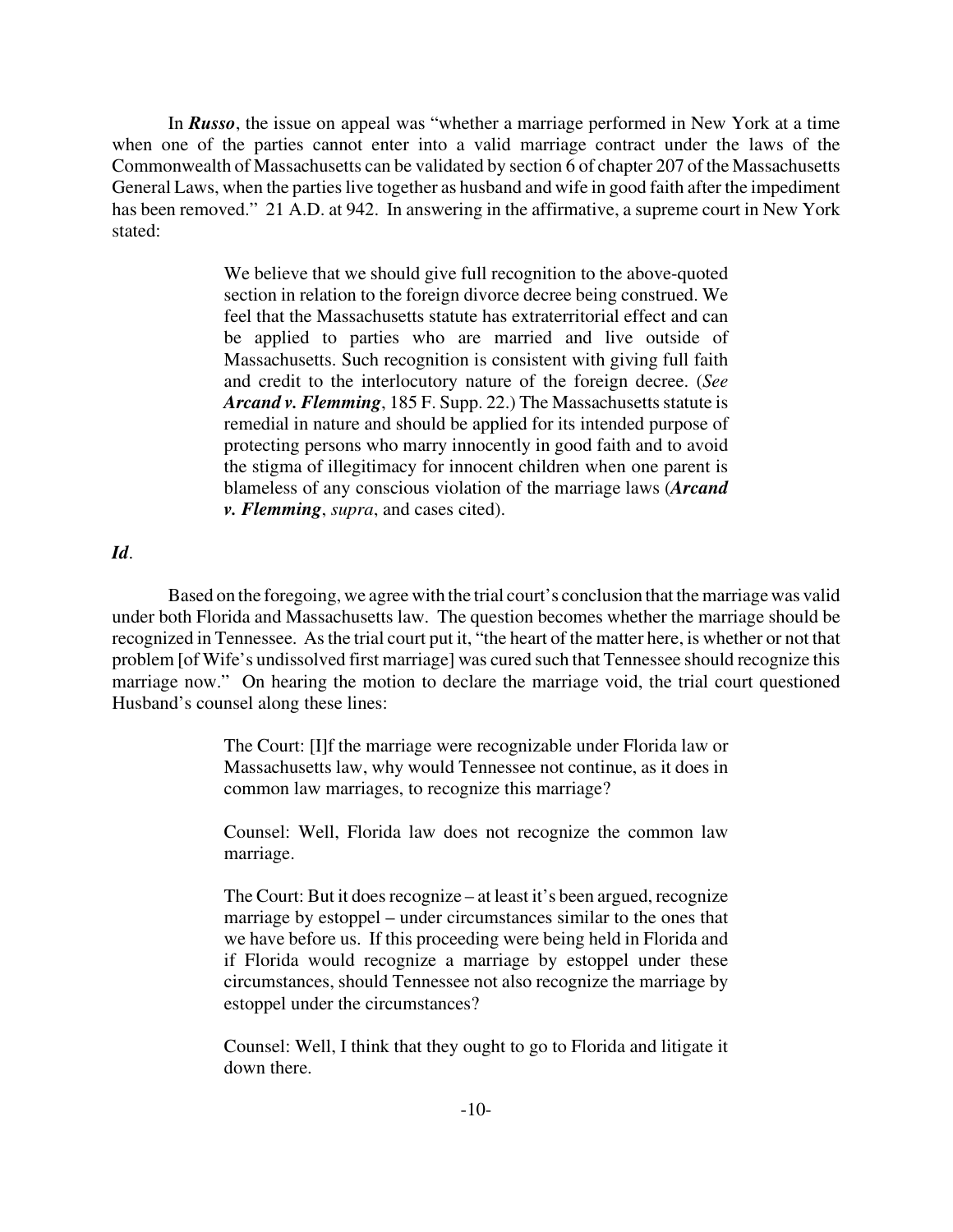\* \* \*

The Court: Tennessee does recognize marriages from other states that could not be entered into in the state of Tennessee. And there is at least one case . . . that says when you're looking to the validity of the marriage you look at the laws of the state wherein was contracted. So even though [the] state legislature has set forth rules that one must follow if one is to get married in the state of Tennessee, the state does recognize and the courts of the state do recognize . . . marriages that could not be legally contracted in the state of Tennessee but have been legally contracted to in other states.

Counsel: But the other side of that coin is not only does the other state set up a procedure and the requirements for a marriage, it also sets out the procedure and the requirements for a divorce.

The Court: But if the states make provision for the curing of technically deficient marriages, should the state of Tennessee recognize those provisions as well?

Counsel: If it is cured, then it is just like the regular marriage. But this particular thing was not cured.

The Court: Why was it not cured? Either by the fact that if I accept the defendant's argument the state of Florida would recognize marriage by estoppel under these circumstances or the fact that they lived in Massachusetts for a while after [Wife's first] marriage ended, after the disability was removed, and the state of Massachusetts has a provision that says that if you get married with a disability and it's removed and you hold yourself out to be husband and wife in the state, your marriage would be recognized?

As discussed, we conclude that the trial court correctly found the parties' marriage valid under Florida law, through the doctrine of equitable estoppel, and under Massachusetts law, by operation of that state's remedial statute. As to the former, we do not believe that the Tennessee Supreme Court's decision in *Guzman v. Alvares*, 205 S.W.3d 375 (Tenn. 2006), relied upon by Husband, demands that the parties' marriage be held void in this state.

In *Guzman*, the parties were married in Mexico under the belief that Ms. Guzman's Mexican divorce from her first husband was final. Although her former husband had been granted a divorce at the trial court level in April 1986, the case went to the Supreme Court of Jalisco (Mexico) on automatic review. That court did not enter its judgment confirming the divorce until March 1987. Two expert witnesses testified that, under Mexican law, the divorce was not final under Mexican law until the Jalisco Supreme Court had entered its decree. In the interim, Ms. Guzman and Mr. Alvares were married in August 1986. The couple moved to Tennessee, had four children together, and lived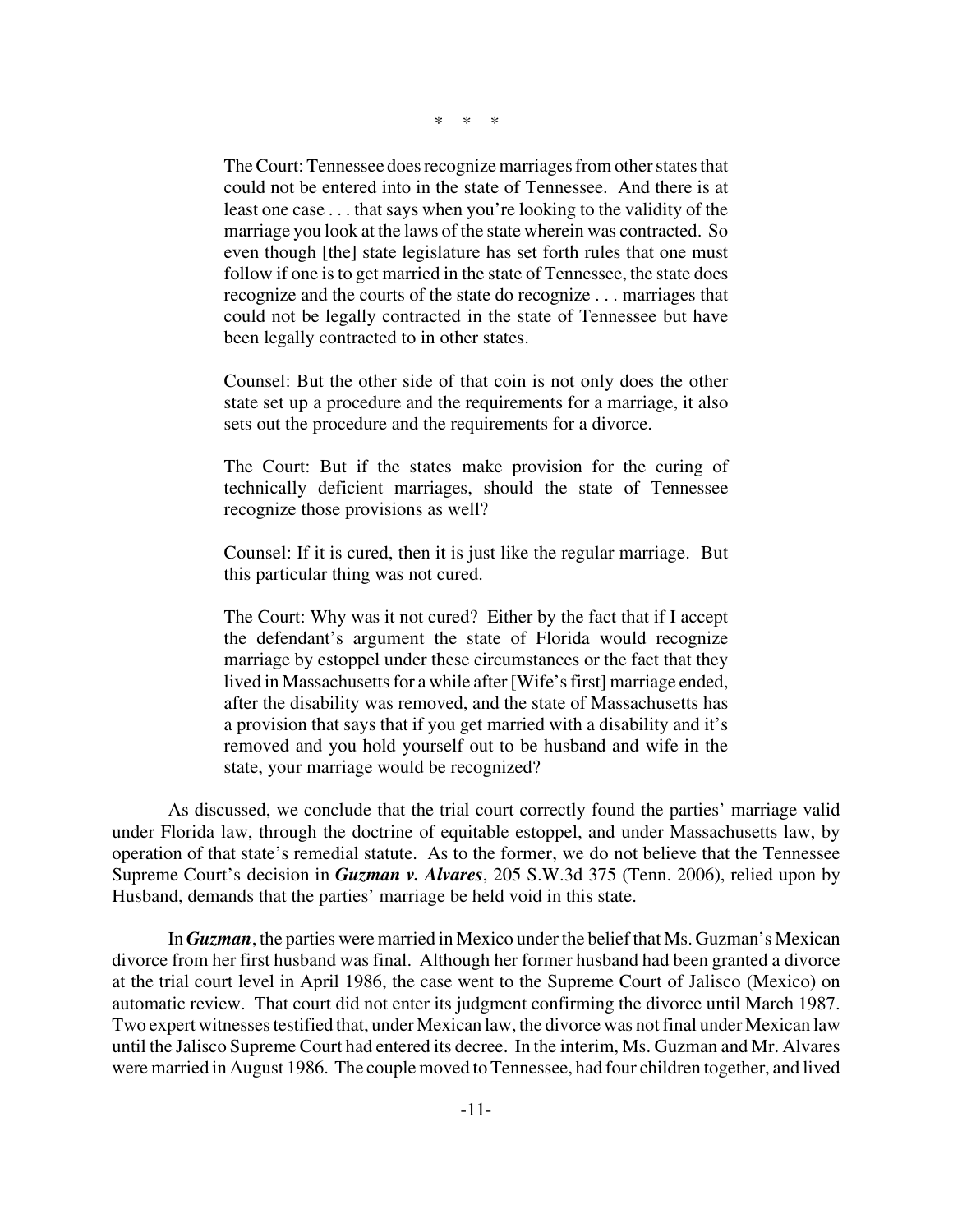as a married couple until Wife sought a divorce in 2002 on grounds of adultery, inappropriate marital conduct, and irreconcilable differences. At the trial, the proof showed that Wife was never served with the final divorce decree from her first marriage and she testified she did not know of the circumstances surrounding her divorce until Mr. Alvarez filed his answer and counterclaimed for annulment based on her subsisting first marriage. The trial court found a marriage by estoppel, granted Ms. Guzman a divorce, divided the marital estate, and ordered Mr. Alvarez to pay child support.

On appeal, this court affirmed the judgment except with regard to the property division. On second-tier appellate review, the Supreme Court reversed our judgment. Noting that there was no evidence presented that the parties ever entered into a lawful marriage after Ms. Guzman's divorce became final, the Court concluded that Mr. Alvarez had established that the parties' marriage was bigamous and void. In considering whether marriage by estoppel would apply, the court further observed: "When one of the parties to the purported marriage seeks to invoke the doctrine of marriage by estoppel in a case against the other party to the marriage, this Court has refused to apply the doctrine when the parties entered into a bigamous marriage, regardless of either party's knowledge of the impediment." *Id*. at 380-81 (citing *Pewitt v. Pewitt*, 192 Tenn. 227, 240 S.W.2d 521, 526-28 (Tenn. 1951)). In short, the *Guzman* Court held that "the applicable statutes, our prior case law, and the public policy of this state prohibit the application of the marriage by estoppel doctrine to void, bigamous marriages." *Id*. Husband insists that Guzman's holding applies to prevent the parties' Florida marriage by estoppel from being recognized in this state. We disagree. The overriding problem with the "marriage" at issue in *Guzman* was that there was no evidence that it was ever recognized as valid as a marriage by estoppel or under any other theory of Mexican law. Stated differently, the validity of the marriage in *Guzman* was entirely dependent on the application of Tennessee law and, as the Supreme Court observed, Tennessee does not permit a marriage by estoppel in the case of a void, bigamous marriage. For these reasons, the Tennessee Supreme Court refused to apply principles of estoppel to validate a marriage that was void under the laws of the jurisdiction where it was entered into. To the contrary, the present case involves a marriage that is recognized as valid under Florida law, where it was celebrated, as well as Massachusetts law, where the parties also lived together as husband and wife. In our view, the trial court properly gave full faith and credit to the laws of our sister states. In our view, there is no question that under the circumstances of this case, the trial court properly found that the parties' 17-year union was a valid marriage recognizable as such in Tennessee.

### V.

Husband takes issue with the trial court's division of the marital property. He submits that, basically, Wife received all the assets while he received all of the debt. He concludes that this is simply not an equitable result.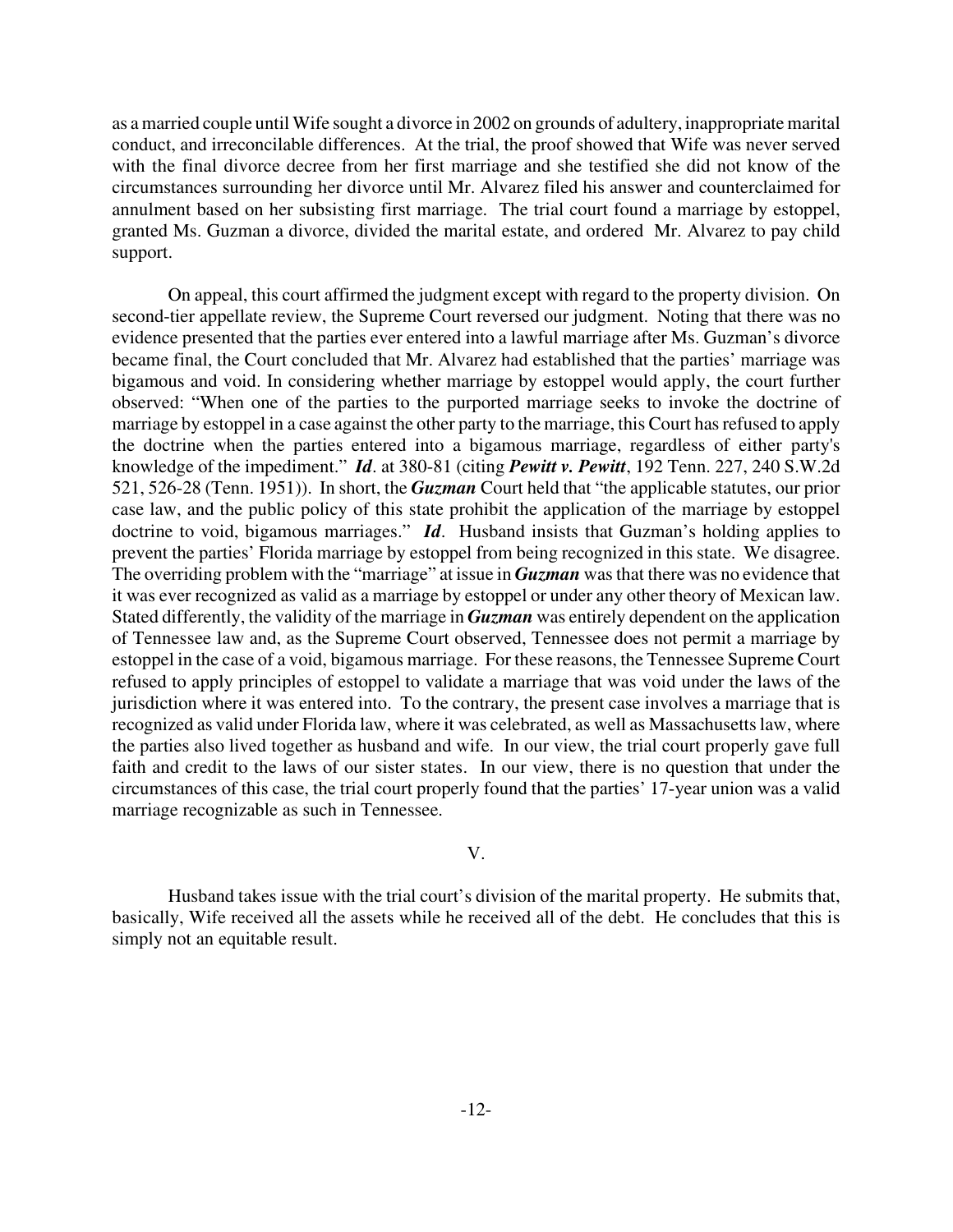Dividing marital property is not a mechanical process but rather is guided by carefully weighing the relevant factors in Tenn. Code Ann. § 36-4-121(c)(2005)<sup>5</sup>. Flannary v. Flannary, 121 S.W.3d 647, 650-51 (Tenn. 2003); *Tate v. Tate*, 138 S.W.3d 872, 875 (Tenn. Ct. App. 2003). As previously noted herein, trial courts have broad discretion in fashioning an equitable division of marital property. *Jolly v. Jolly*, 130 S.W.3d 783, 785 (Tenn. 2004); *Fisher v. Fisher*, 648 S.W.2d 244, 246 (Tenn. 1983), and appellate courts must accord great weight to a trial court's division of marital property, *Wilson v. Moore*, 929 S.W.2d 367, 372 (Tenn. Ct. App. 1996). It is not this court's role to tweak the manner in which a trial court has divided the marital property. *Morton v. Morton*, 182 S.W.3d 821, 834 (Tenn. Ct. App. 2005). Rather, our role is to determine whether the trial court applied the correct legal standards, whether the manner in which the trial court weighed the factors in Tenn. Code Ann. § 36-4-121(c) is consistent with logic and reason, and whether the evidence preponderates against the trial court's division of the marital property. *Jolly*, 130 S.W.3d at 785-86.

In this case, all of the property at issue was undisputedly marital property subject to being equitably divided and distributed between the parties. As we noted earlier, much of the parties' personal property, including the vehicle each party drove, and the furniture, furnishings, and fixtures

(4) The relative ability of each party for future acquisitions of capital assets and income;

(5) The contribution of each party to the acquisition, preservation, appreciation, depreciation or dissipation of the marital or separate property, including the contribution of a party to the marriage as homemaker, wage earner or parent, with the contribution of a party as homemaker or wage earner to be given the same weight if each party has fulfilled its role;

(6) The value of the separate property of each party;

(7) The estate of each party at the time of the marriage;

(8) The economic circumstances of each party at the time the division of property is to become effective;

(9) The tax consequences to each party, costs associated with the reasonably foreseeable sale of the asset, and other reasonably foreseeable expenses associated with the asset;

(10) The amount of social security benefits available to each spouse; and

(11) Such other factors as are necessary to consider the equities between the parties.

 $5$ The statute sets out the relevant factors as follows:

<sup>(1)</sup> The duration of the marriage;

<sup>(2)</sup> The age, physical and mental health, vocational skills, employability, earning capacity, estate, financial liabilities and financial needs of each of the parties;

<sup>(3)</sup> The tangible or intangible contribution by one (1) party to the education, training or increased earning power of the other party;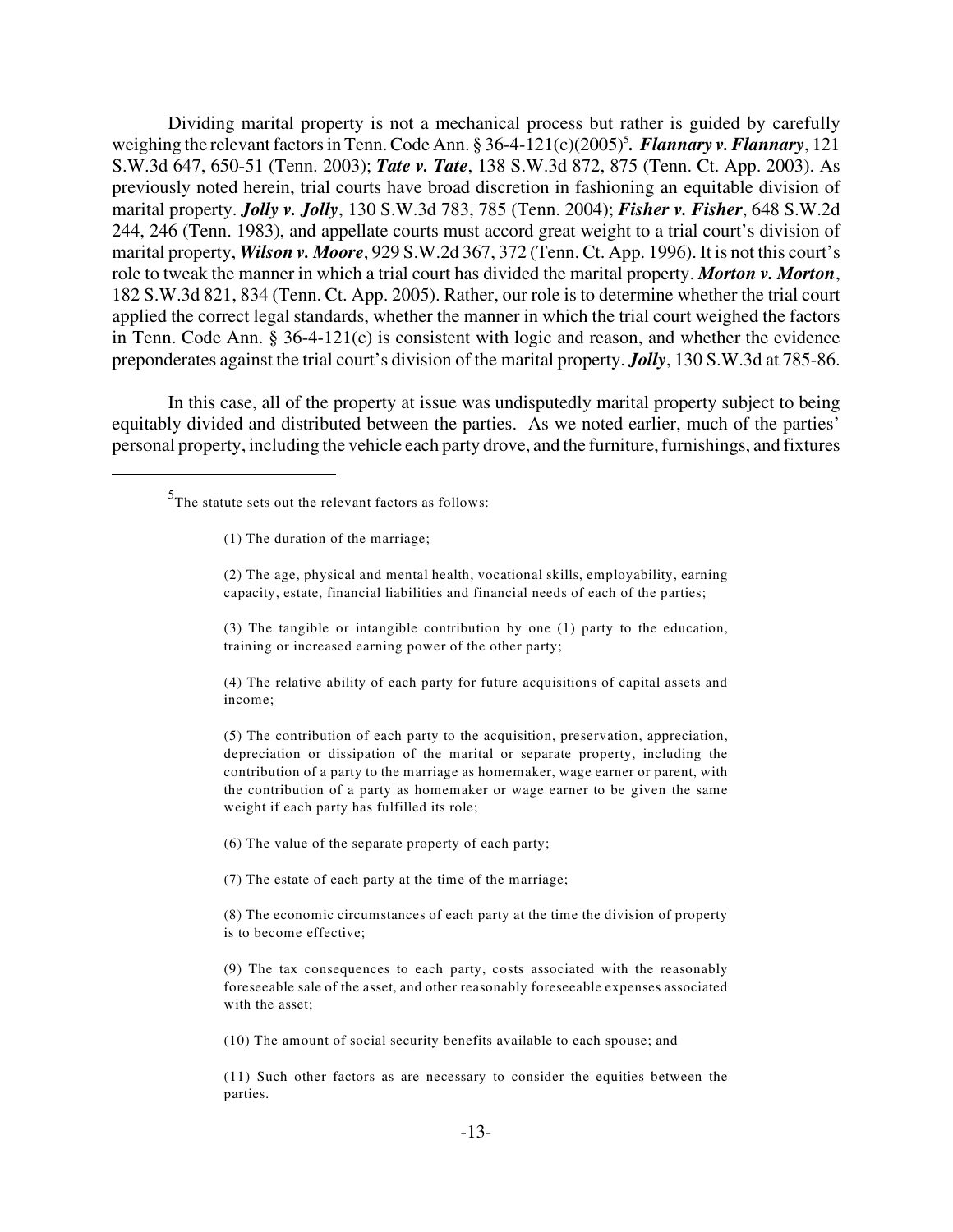in each party's possession, was awarded pursuant to the parties' pre-trial stipulations. The record contains no evidence as to the value of any of these assets.

The trial court was essentially left to distribute five remaining marital assets – the equity in the marital home, Husband's Trane, Inc.,  $401(k)$  stock account and pension fund, a 2007 income tax refund, and a 2008 stimulus check. As we have noted, the parties bought the home in 2004 for \$189,500. At the time of the trial below, the mortgage balance was \$172,000, and the monthly payment was \$1,160. Husband valued the home at \$200,000, while Wife believed it was worth \$190,000. The trial court awarded the home to Wife free of any claims of Husband but did not assign a value to the equity that Wife thereby received. For purposes of our analysis and in fairness to Husband, we use the property value assigned by Husband and calculate Wife's award of home equity at the higher value of \$28,000. In summary, the trial court divided the marital assets as follows:

| Asset                        | Value     | Awarded<br>to Wife | Awarded<br>to Husband |
|------------------------------|-----------|--------------------|-----------------------|
| Equity in marital home       | \$28,000  | \$28,000           | \$                    |
| Trane $401(k)$ stock account | 10,246    | 10,246             |                       |
| Trane pension fund           | 9,494     | 9,494              |                       |
| 2007 Tax refund check        | $1,456^6$ | 1,456              |                       |
| 2008 Stimulus check          | $1,800^7$ | 1,200              | 600                   |
| Total                        |           |                    |                       |

The trial court stated that its final divorce judgment was based on the pleadings, the testimony at the trial and the "record at large." The court did not, however, make specific findings of fact regarding the factors it considered in its division of the marital property. In the absence of findings of fact by a trial court regarding the relevant statutory factors, an appellate court must conduct its "own independent review of the record to determine where the preponderance of the evidence lies." *Crabtree v. Crabtree*, 16 S.W.3d 356, 360 (Tenn. 2000). Turning to Section 36-4- 121(c), we first consider that this was a lengthy marriage of nearly 18 years. In our view, this factor would support a more equal division of the assets, as would Husband's and Wife's respective contributions to the marriage and its assets as wage-earner and homemaker respectively. Other factors including age, physical disability, employability, earning capacity, and financial need, however, would favor a greater award to Wife than Husband considering that Wife is ten years older, disabled, has not worked outside the home in over ten years, has no apparent ability to improve her economic circumstances, and has primary responsibility for raising the parties' two teenaged sons. The record does not reflect that either party brought any notable assets to the

 $^6$ The proof showed that the parties received a check in the amount of \$579.60; Wife testified that the remaining \$877of the refund due was withheld by Child Support Services to satisfy a child support arrearage that Husband owed to Wife.

 $^{7}$ The proof showed that the parties actually received a check in the amount of \$900; the additional \$900 was withheld to cover Wife's student loan debts. However, Wife testified that her student loan payment was deducted from her disability benefit each month and that she had been assured by the proper authorities that she would be receiving the balance of the full stimulus check.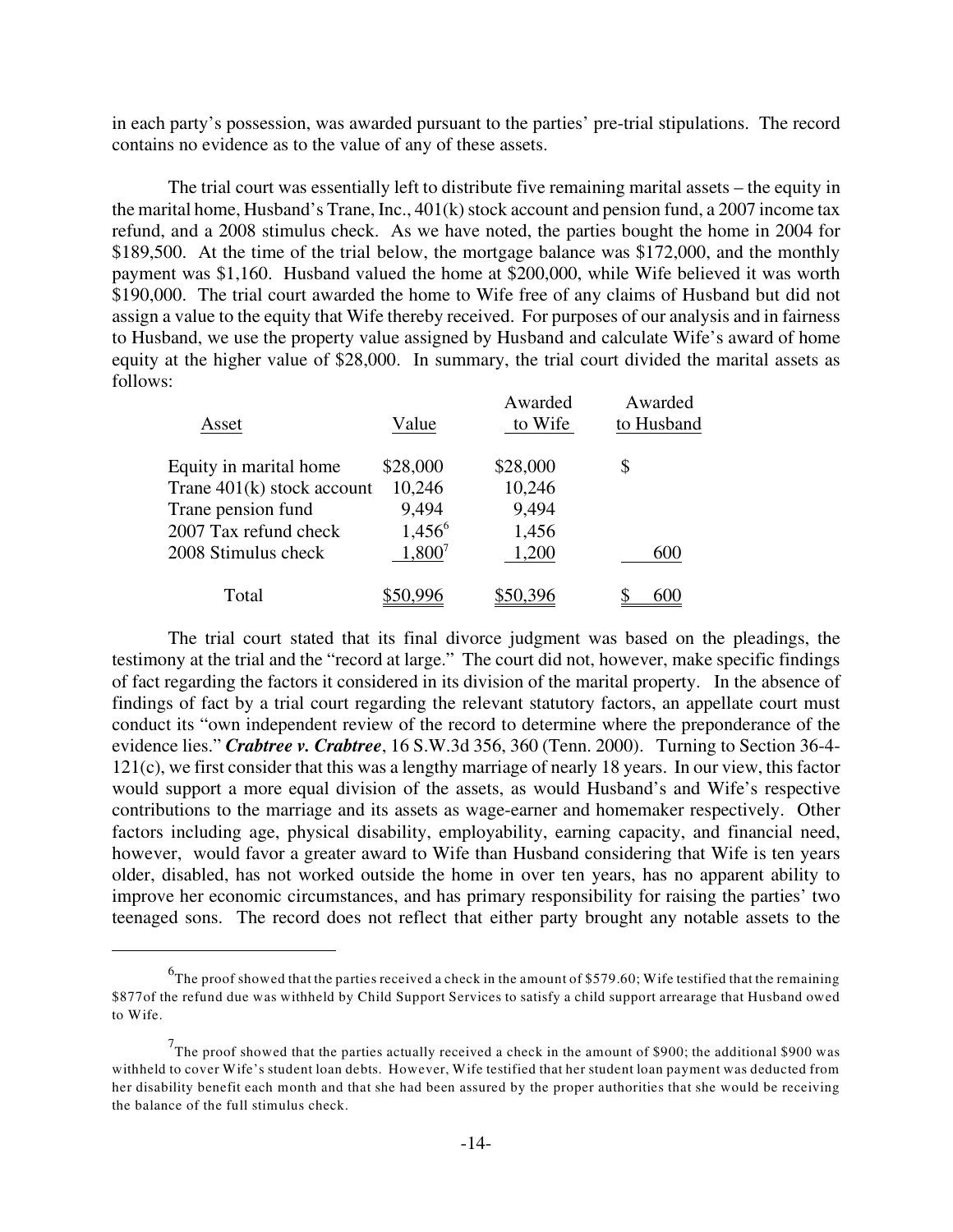marriage or has any separate property to speak of. Lastly, with the award of the house to her, Wife assumed full responsibility for the mortgage payment. According to her income and expense statement, the house payment exceed her monthly income and, at the time of the divorce, she was experiencing a monthly shortfall of over \$2,300. In our view, the overall equities between the parties supports a disproportionate award of the marital property to Wife. In short, we conclude that the trial court did not abuse its discretion in its division of the marital property.

Marital debts are subject to equitable division in the same manner as marital property. *See Cutsinger v. Cutsinger*, 917 S.W.2d 238, 243 (Tenn. Ct. App. 1995); *Mondelli v. Howard*, 780 S.W.2d 769, 773 (Tenn. Ct. App. 1989). In dividing marital debts, courts should consider the following factors: (1) the debt's purpose; (2) which party incurred the debt; (3) which party benefitted from incurring the debt; and (4) which party is best able to repay the debt. *Id*. The trial court set out the ten debts in question within the divorce decree but did not list the amount of each debt or their combined total. They appear to include outstanding bills owed to health or dental service providers, three mobile telephone companies, a utility district, a bank, and a cable/internet service company. At the trial, Husband contended that some of those debts should be allocated solely to Wife because, according to Husband, Wife incurred some in his name during their separation and recklessly allowed others to be incurred. Wife admitted to the debts but offered explanations of their origins and purpose. Wife further testified that she had borrowed \$4,000 from her brother to make the mortgage payments on the marital home during the pendency of the divorce.

Again, without making specific findings regarding the amount of the marital debt or the factors it considered relevant, the trial court allocated responsibility for the payment of the marital debt solely to Husband with the exception of one, additional doctor's bill for \$583 that was divided equally between the parties. According to Husband, the bills he was ordered to pay total \$5,569 compared to the one \$291 debt assigned to Wife. There is scant evidence regarding the debts in the record before us, particularly regarding which party incurred or benefitted from the debt. In our view, however, it is clear that Husband is better able to repay them particularly considering that Wife's income is fixed and her expense statement indicates that she is unable to pay her regular monthly bills while Husband has the demonstrated ability to earn over \$60,000 a year. The evidence does not preponderate against a finding that Husband should be burdened with most of the marital debts, even if some were incurred by Wife during the parties' separation.

# VI.

Husband challenges the award of permanent alimony to Wife as an abuse of discretion. He essentially contends that the evidence does not support such an award based on a consideration of Wife's need and his ability to pay. More specifically, Husband argues that considering that Wife was not allocated any of the parties' marital debt and has a "consistent disability income," no award of spousal support is justified.

Tenn. Code Ann. § 36-5-121(d)(2005), the statute governing alimony, states a preference, "whenever possible," for an award of rehabilitative alimony to an economically disadvantaged spouse. However, "[w]here there is such relative economic disadvantage and rehabilitation is not feasible in consideration of all relevant factors, . . . then the court may grant an order for payment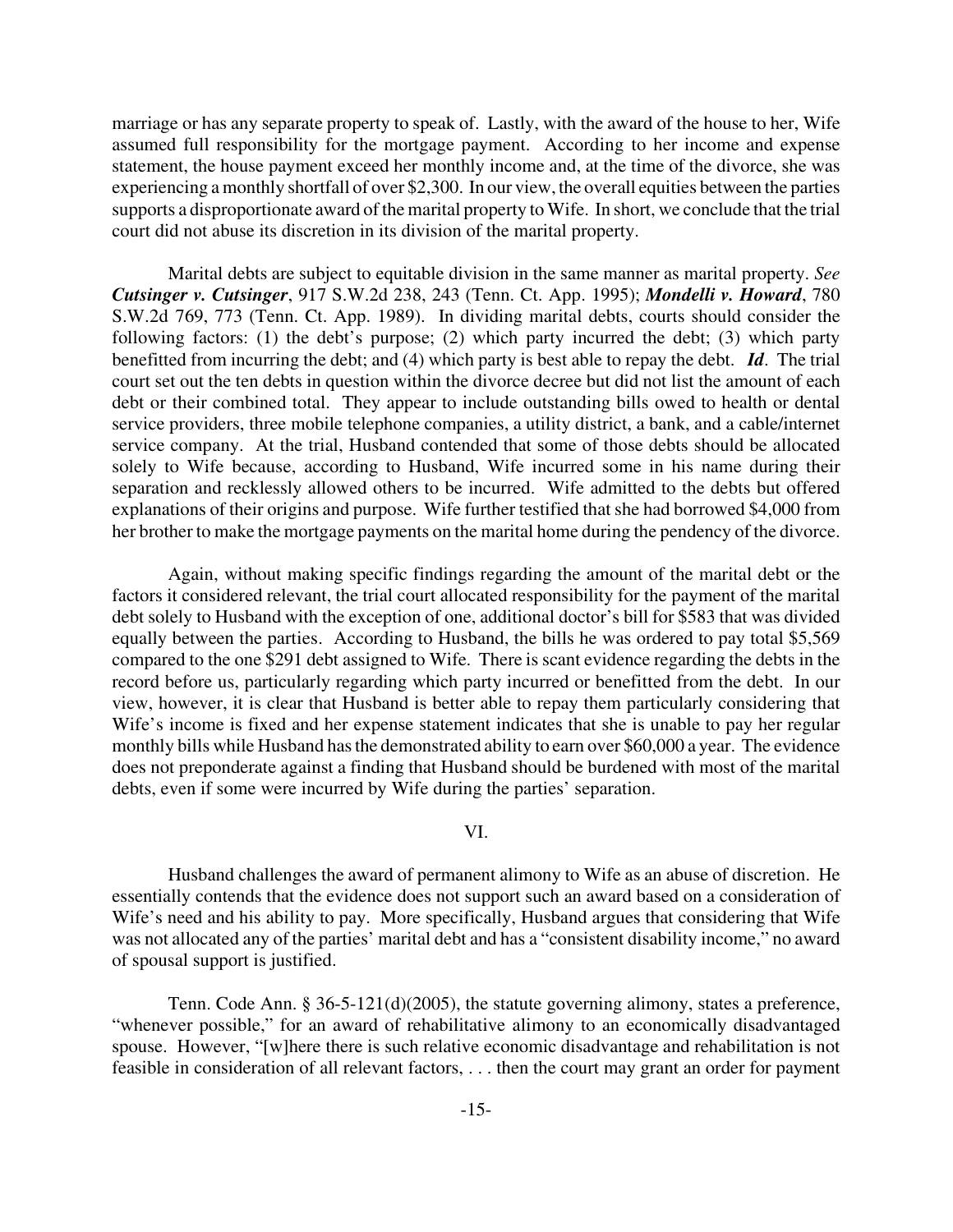of support and maintenance on a long-term basis. . . ." *Id*. Thus, long-term spousal support is intended to provide long-term support to an economically disadvantaged spouse who is unable to be rehabilitated. *Burlew v. Burlew*, 40 S.W.3d 465, 471 (Tenn. 2004); *Loria v. Loria*, 952 S.W.2d 836, 838 (Tenn. Ct. App.1997). The amount, if any, and type of alimony to be awarded is within the sound discretion of the trial court in view of the particular circumstances of the case and a consideration of the relevant factors set forth in Tenn. Code Ann. § 36-5-121(i)(1-12). Those factors are:

> (1) The relative earning capacity, obligations, needs, and financial resources of each party, including income from pension, profit sharing or retirement plans and all other sources;

> (2) The relative education and training of each party, the ability and opportunity of each party to secure such education and training, and the necessity of a party to secure further education and training to improve such party's earnings capacity to a reasonable level;

(3) The duration of the marriage;

(4) The age and mental condition of each party;

(5) The physical condition of each party, including, but not limited to, physical disability or incapacity due to a chronic debilitating disease; (6) The extent to which it would be undesirable for a party to seek employment outside the home, because such party will be custodian of a minor child of the marriage;

(7) The separate assets of each party, both real and personal, tangible and intangible;

(8) The provisions made with regard to the marital property, as defined in § 36-4-121;

(9) The standard of living of the parties established during the marriage;

(10) The extent to which each party has made such tangible and intangible contributions to the marriage as monetary and homemaker contributions, and tangible and intangible contributions by a party to the education, training or increased earning power of the other party; (11) The relative fault of the parties, in cases where the court, in its

discretion, deems it appropriate to do so; and

(12) Such other factors, including the tax consequences to each party, as are necessary to consider the equities between the parties.

Among the cited factors, the "real need of the [disadvantaged] spouse seeking the support is the single most important factor . . . [and next] the courts most often consider the ability of the obligor spouse to provide support." *Aaron v. Aaron*, 909 S.W.2d at 410.

In the present case, the trial court expressly cited its finding of Wife's need and Husband's ability to pay in fashioning its award of alimony *in futuro* of \$800 a month to Wife. The evidence does not preponderate against the trial court's finding. The proof showed that, on the basis of an unspecified medical condition, Wife had been deemed disabled by the federal government and began